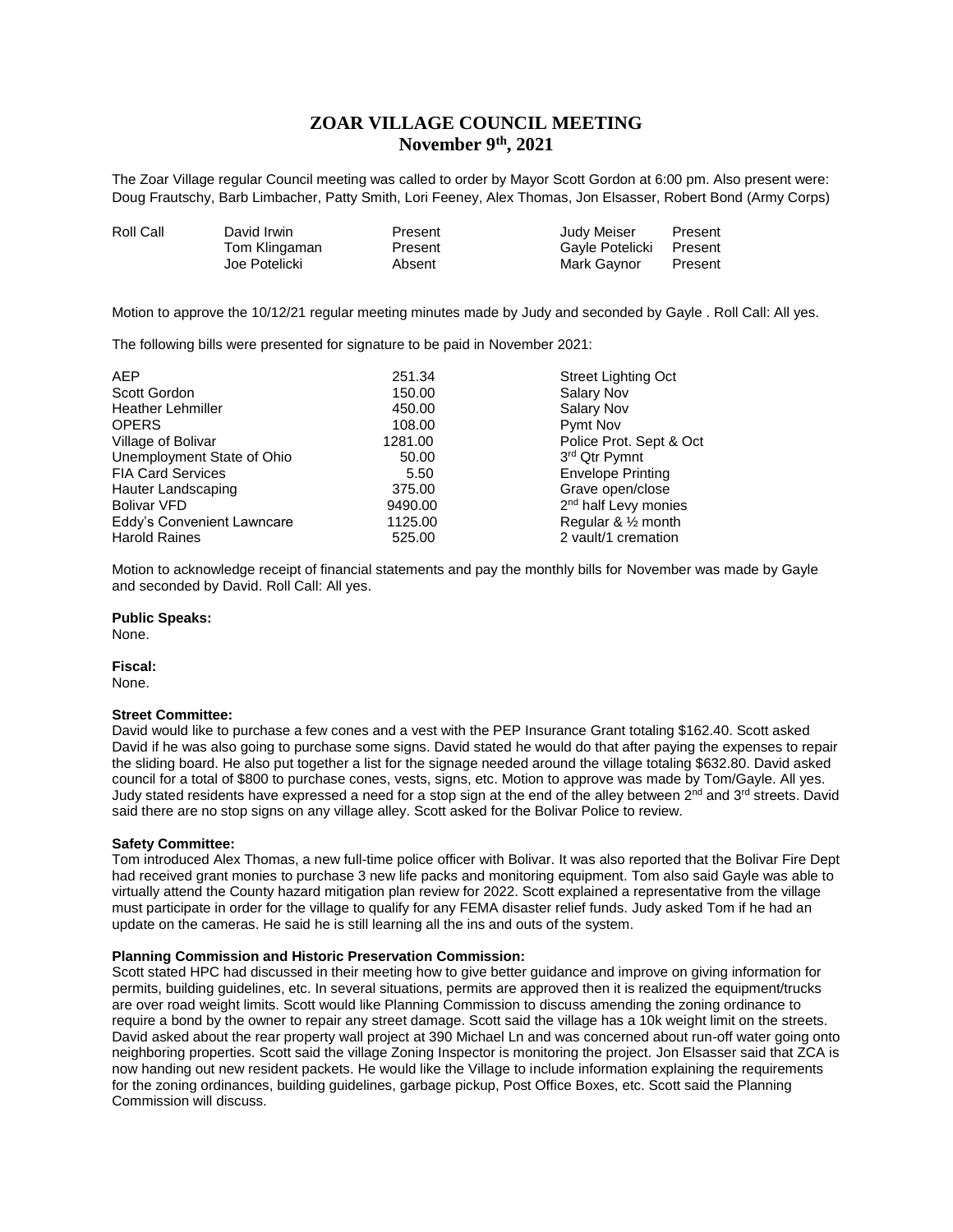# **Cemetery Board:**

None.

# **Solicitor Report:**

Robert Bond was present. Doug said everything was in order and the Ordinance for vacating the streets is ready to be voted on. Robert requested a copy of the Ordinance for his records. Doug said he would email him the copy.

# **Additions & Corrections:**

Tax Levy Distribution – Resolution 22-21 – Motion to suspend the rules and regulations was made by Gayle and seconded by Tom. Roll Call: 4-yes, Judy abstained. The motion failed. Scott announced that a special council meeting would be called at a later date.

Donation to the Twp compost program – Scott stated the village has donated \$500 in years past. David asked how the program is funded. Scott stated a large percent is from the Tri-County system. He also said both Zoar and Bolivar have both donated to this program because it is a good way for the residents to dispose of limbs, grass and leaves. Motion to approve the \$500 donation was made by Judy and seconded by Tom. Roll Call: All yes.

Haueter Landscaping – Scott announced the village received a letter from Haueter Landscaping saying they will be retiring as of December 31<sup>st</sup>, 2021. Scott told Mark he would defer to the cemetery committee in finding a new company to contract with for grave openings and closings. Anyone interested should contact Mark Gaynor or Scott Gordon. Gayle mentioned to Mark that Liz Herman works for a company who is capable of taking on the task. Mark said he will look into it. Scott said the current excavator payment approved for a vault burial is \$375 weekdays and \$500 for weekends and weekdays after 4 p.m.

# **Mayor's Notes:**

1. Army Corps - A public project update meeting was held on 10/28/21.

**-** The field test work for the trench was completed – awaiting final report with testing results. The vibration testing during the field work was also completed – awaiting final report.

**-** The Ohio State Historic Preservation Office requested that two additional areas (a cellar behind the Cow Barn and an anomaly near the Sewing House parking lot) be added to the areas that will be clearly marked on the surface and avoided. They also requested that a 1967 aerial photo be added to the final archaeological report which shows several structures on the Sewing House lot that no longer exists.

**-**The next field work will be the removal of pavement and 6-inches of top soil from the project work area.

2. North Country Trail – Scott attended a meeting at the Zoar School House on October 14th with representatives of the North Country Trail and the County Parks Department. The North Country Trail Association would like to secure right-of-ways (or other options) to get more of the trail off-road. They are especially interested in connecting the Lime Kiln campsite to trails going northeast into Stark County. After looking at maps the County advised them to discuss possibilities with the MCWD, the Army Corps, and Stark County Parks. There may also be abandoned rail lines to consider.

3. Cherry Hill Sewer Feasibility Study – Scott sent the comments received from the village to the Township Trustees and Mike Jones (County Water & Sewer). The Township is sending Scott the comments they received and plan to discuss at the next Twp meeting on November 11th.

4. Fiscal Officer – Patty has agreed to be reinstated as the village Fiscal Officer effective at the first of the year. Funds have already been approved for Patty to assist Heather in closing the books for this year.

Motion to reinstate Patty Smith as Fiscal Officer starting January 2<sup>nd</sup>, 2022 was made by Mark and seconded by Tom. Roll Call: All yes.

5. Halloween – Scott gave a big thanks to ZCA's for the trick-or-trick event in the Zoar Garden. It was a great success! Scott stated last year there were 21 kids compared to this year there was well over 200 and it was great to see all the kids having fun and using the Garden since it is a very safe place to have such an event. Scott also did some of the judging and it was really a hard job – but fun. Scott also thanked the Bolivar Fire Department and the homes that gave out treats.